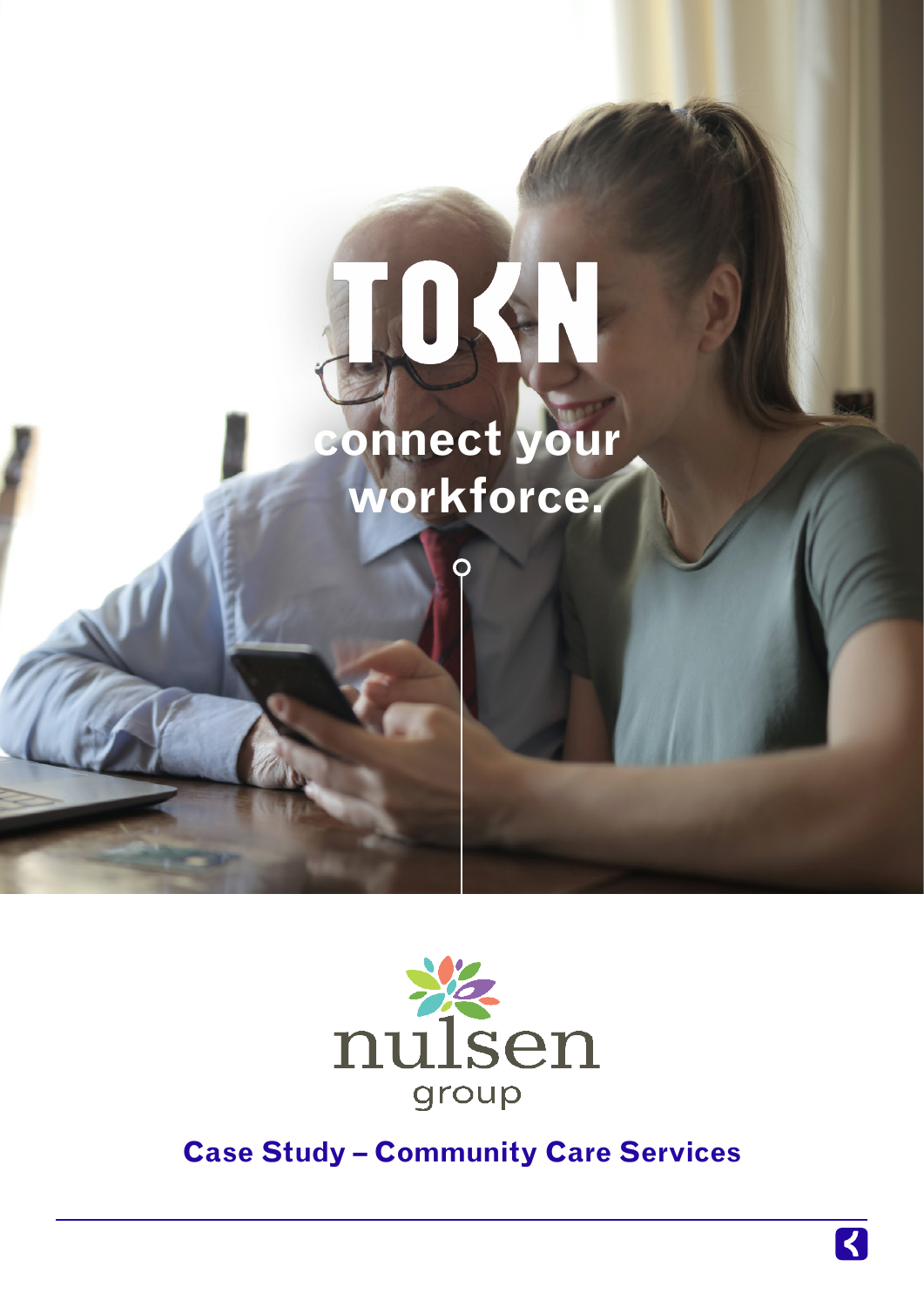## Executive summary

Nulsen Group is one of West Australia's leading community services provider, encompassing disability, housing, allied health, justice, child protection and reintegration.

Nulsen was established in 1954 by parents of a child with severe disabilities who had nowhere to turn. Since then, the courage and compassion of the Nulsen team continues to support people in a way that inspires hope and trust among their valued clients.

"Since implementing the TOKN Platform, our staff and the families of our residents now have peace of mind with more transparent reporting and real time information of their patients and loved ones. Our staff have experienced significant time saving and efficiency gains through process automation, resulting in our staff being really impressed with the application overall."

Monica Linthorne Financial Services Officer, Nulsen Group

Nulsen engaged TOKN to help fulfill its requirement for a more transparent financial reporting system to allow the workers and families of Nulsen's care services to access the financial status of their residents. This was designed with the aim to create transparency for the families of people in care.

## Solution

TOKN and Nulsen delivered a fully integrated enterprise resident reporting application and the administrative framework with which to manage it.

The TOKN Cloud Enterprise platform was used to provide digital capabilities to quickly deliver instant, secure access to all residents' financial information. Itemised expenses, income, monthly opening and closing balances gives family members and residents the most up-to-date information about their accounts. Reports are resident specific and made available via secure access protocols. All reports are fully integrated and 100% automated.

TOKN is a platform technology, with a focus on being a simple framework that allows minimally trained staff members (with the right permissions) to create digital reports that can pull data out and push data in to various underlying connected corporate systems.